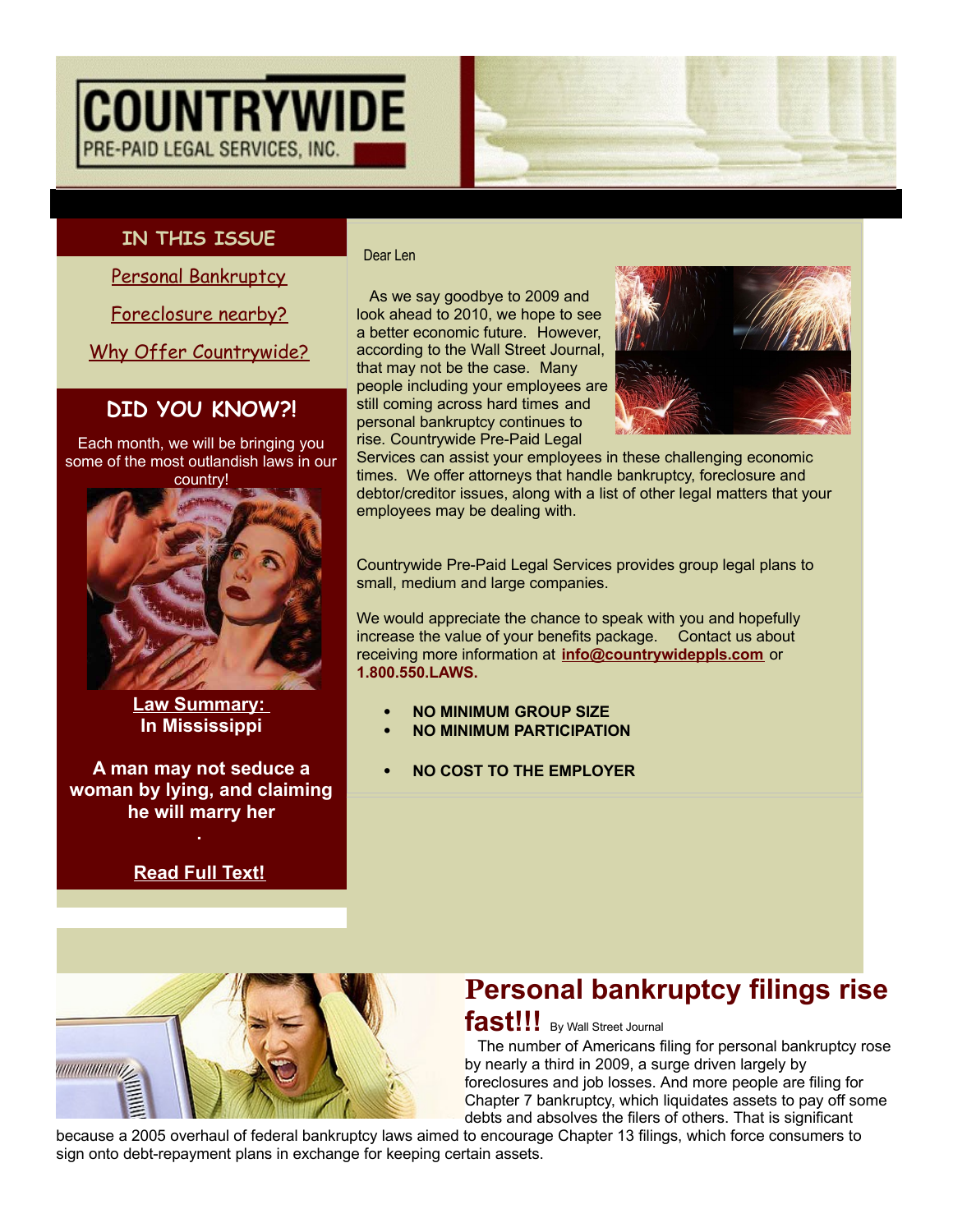The changes were designed to make it more difficult for people to shed their debt, particularly in a Chapter 7 filing. A "means" test, for example, was introduced to separate those who could afford to repay their debt from those who couldn't.

#### **30 Minutes to a Better Benefits Program!**

Let us show you in just one meeting how you can improve your company's benefits program. One of our consultants will be glad to help you understand how easy it is to get started on the Countrywide Pre-Paid Legal Services program.

Call **1.800.550.LAWS** or **click [today](http://rs6.net/tn.jsp?t=mhoi8fdab.0.0.wqut8kcab.0&ts=S0443&p=http%3A%2F%2Fwww.countrywideppls.com%2Fcontact.php&id=preview)**

to arrange for a consultation!



A Chapter 7 filing is off the table if the means test determines a person is able to pay back at least a portion of the debt after it is restructured.

## **Foreclosure nearby? It's your problem**

windows, drugs and crime.

by Liz Pulliam Weston

If you're not struggling to pay a mortgage, you may think the foreclosure crisis has nothing to do with you.

You're probably wrong.

As millions of Americans lose their homes, many of our neighborhoods will change, and not for the better. Areas where the foreclosure tsunami has already come ashore show us what's in store:

· Vagrants, drug dealers and prostitutes have taken over abandoned houses in a middle-class Atlanta neighborhood.



· In Cleveland, among other hard-hit cities, vandals are stripping copper wiring, copper plumbing and even aluminum siding from abandoned homes, leaving uninhabitable eyesores behind.

· In suburban Elk Grove, Calif., broken windows and weedy lawns are just the start of the problem. Inner-city plagues including gangs, drugs and graffiti have invaded newly built developments as landlords accept any renters they can get.

"Landlords are taking Section 8 people, people on government assistance , and moving them into 4,000-square-foot houses with five bedrooms and three bathrooms," said Steve Steele, the pastor of Oak Tree Community Church in Elk Grove. In many cases, Steele said, neither the landlords nor the new tenants have maintained the properties, which once sold for \$500,000 or more.

Gang activity and crime have spiked, residents say, as foreclosures have increased in the community.

### **There goes the neighborhood**

Increased crime and foreclosures appear to go hand in hand. Each 1% increase in foreclosures, according to Dan Immergluck of Georgia Tech and Geoff Smith of the Woodstock

Institute, is associated with a 2.23% rise in violent crime.

Cleveland's Slavic Village experienced such a transformation a decade ago, when a spate of foreclosures from high-cost loans turned the once-tidy, middle-class neighborhood into streets of eyesores.